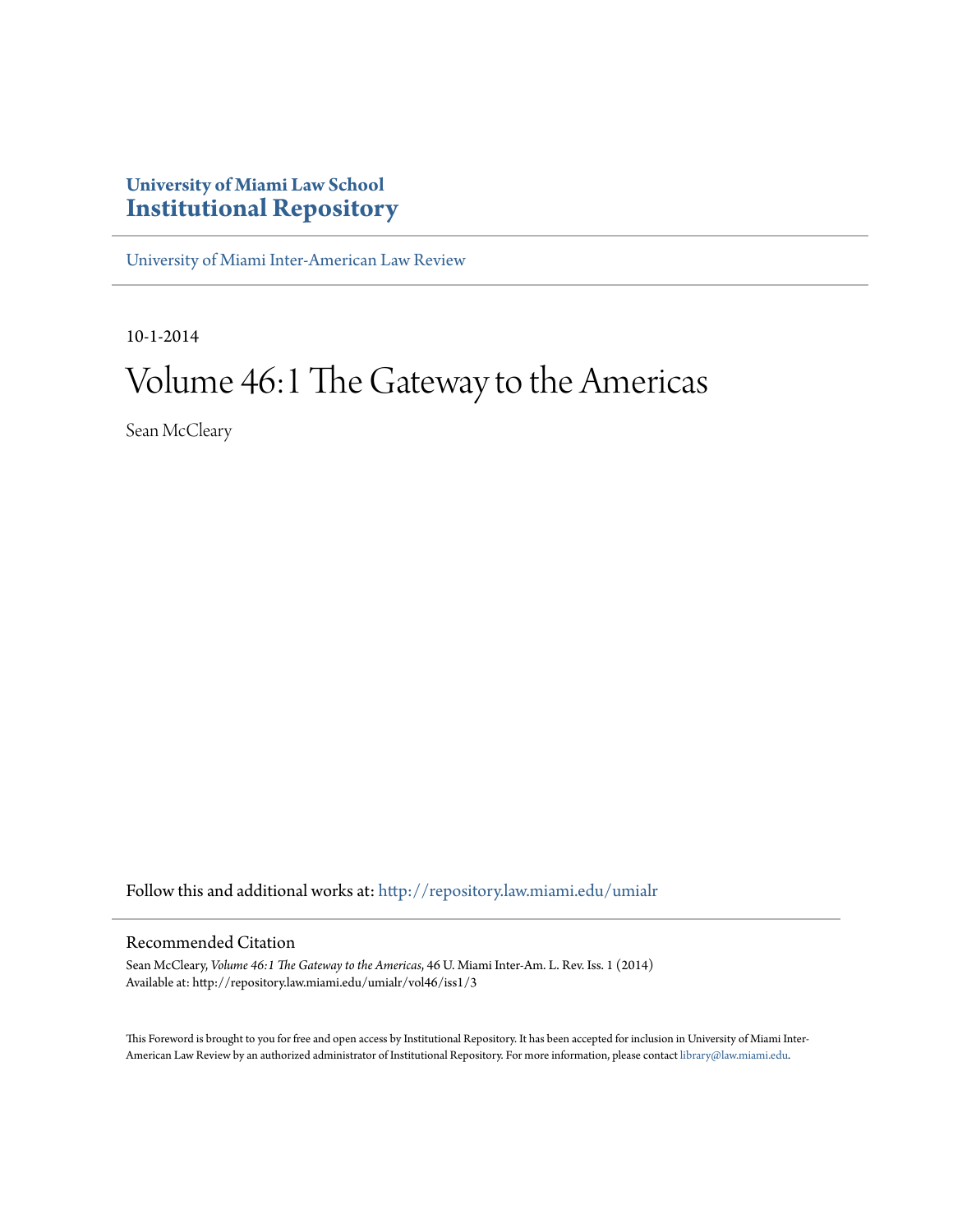## **Volume 46:1**

## **The Gateway to the Americas**

### Sean McCleary, Editor-in-Chief<sup>1</sup>

### PRACTITIONER ARTICLES AND STUDENT NOTES

The Inter-American Law Review (IALR) has a special place at the University of Miami School of Law. The journal and the law school both represent the important connection between the United States and the rest of the Americas. Indeed, Miami is known internationally as the Gateway to the Americas. IALR has continuously analyzed the legal, social, and economic connections among people in the Western Hemisphere and beyond. Volume 46:1 (Fall 2014) touches on legal education in the United States, criminal punishment in the Commonwealth Caribbean, Bilateral Trade Agreements in Brazil, shipwreck disputes and treasure recovery laws, and Canada's legal rights over the Northwest Passage.

In *Educación Legal en los Estados Unidos I: Facultades de Derecho y el Juris Doctor*, Maria Elena Cobas Cobiella and M.C. Mirow offer Part I of their two part article that delves into the unique methodologies that exist in American law schools. They offer a unique perspective as they aim to educate foreign professors on the structure and rigor of American legal education. IALR is excited about the opportunity to publish this informative article.

Our next article, *A Matter of Discretion: The De Facto Abolition of the Mandatory Death Penalty in Barbados – A study of the Boyce and Joseph Cases*, guides us through the history and application of the Mandatory Death Penalty in the Commonwealth Caribbean.

Our last article, *Indirect Expropriation and Resource Nationalism in Brazil's Mining Industry*, is a timely article that provides a comprehensive analysis of the Bilateral Trade Agreements—also known as Bilateral Investment Treaties—with Brazil. As Brazil has positioned itself as a top destination for foreign investment in its mining industry, this article provides a relevant analysis for both practitioners and academics.

In addition to the three articles, we offer two student notes,

<sup>1.</sup> B.A., University of Florida 2011. J.D. Candidate, May 2015.